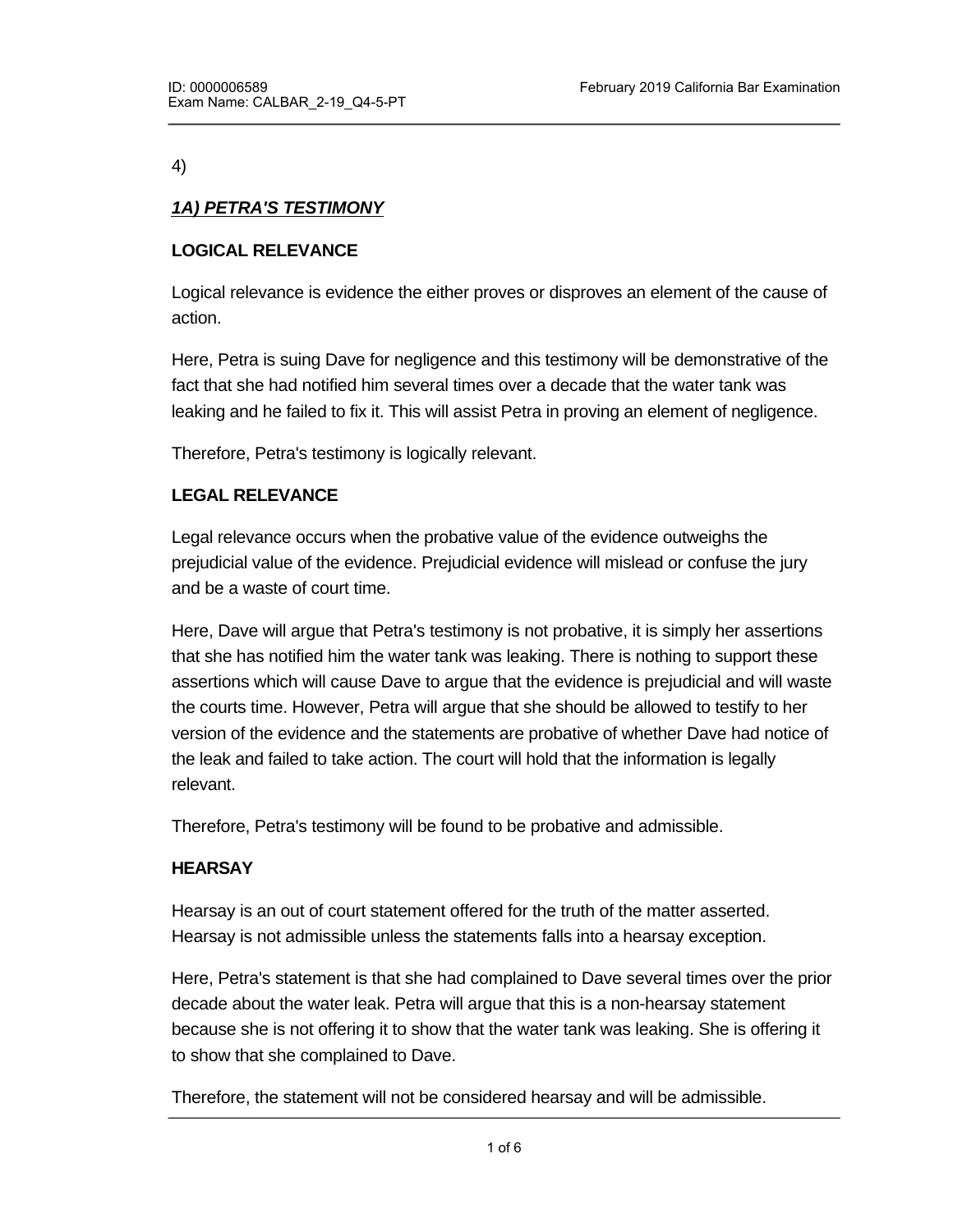# **PRESENT SENSE IMPRESSION**

However, if it were hearsay, Petra will argue that this statement falls under the present sense impression exception to the Hearsay Rule. A statement is a present sense impression if it shows what the declarant believed to be occurring at the time it was made.

Here, Petra will argue that when she made this statement that she believed she was complaining to Dave so that he would fix the water leak before it became a significant problem. Dave will argue that this is simply her recounting how many times she discussed the problem over the last decade. It is not describing an actual event. This is not likely going to be considered a present sense impression.

Therefore, there is no present sense impression exception.

# **MENTAL STATE**

However, if it were hearsay, The mental state exception to the hearsay rule allows testimony to be admitted that shows the declarants mental state at the time the statement was made.

Here, Petra will argue her testimony falls under the mental state exception because she is discussing the plethora of times that she complained to Dave about the water leak. However, this is more likely relating to her mental state at the time she testifies in court and not at the time the statement was made because if it was relating to the time the statement was made she would have to have the same mental state each time she complained over the decade. Which is arguably unlikely.

Therefore, there is no mental state exception.

# *1B) WALT'S TESTIMONTY*

### **LOGICAL RELEVANCE**

Here, Walt's testimony shows that after the tank fell over Dave had the water tank fixed. This testimony will likely meet the threshold for logical relevance because it shows that Dave owned the water tank that caused the damage to Petra's land.

Therefore, Walt's testimony is logically relevant.

### **LEGAL RELEVANCE**

Here, Walt's testimony will be considered probative because it shows that Dave owned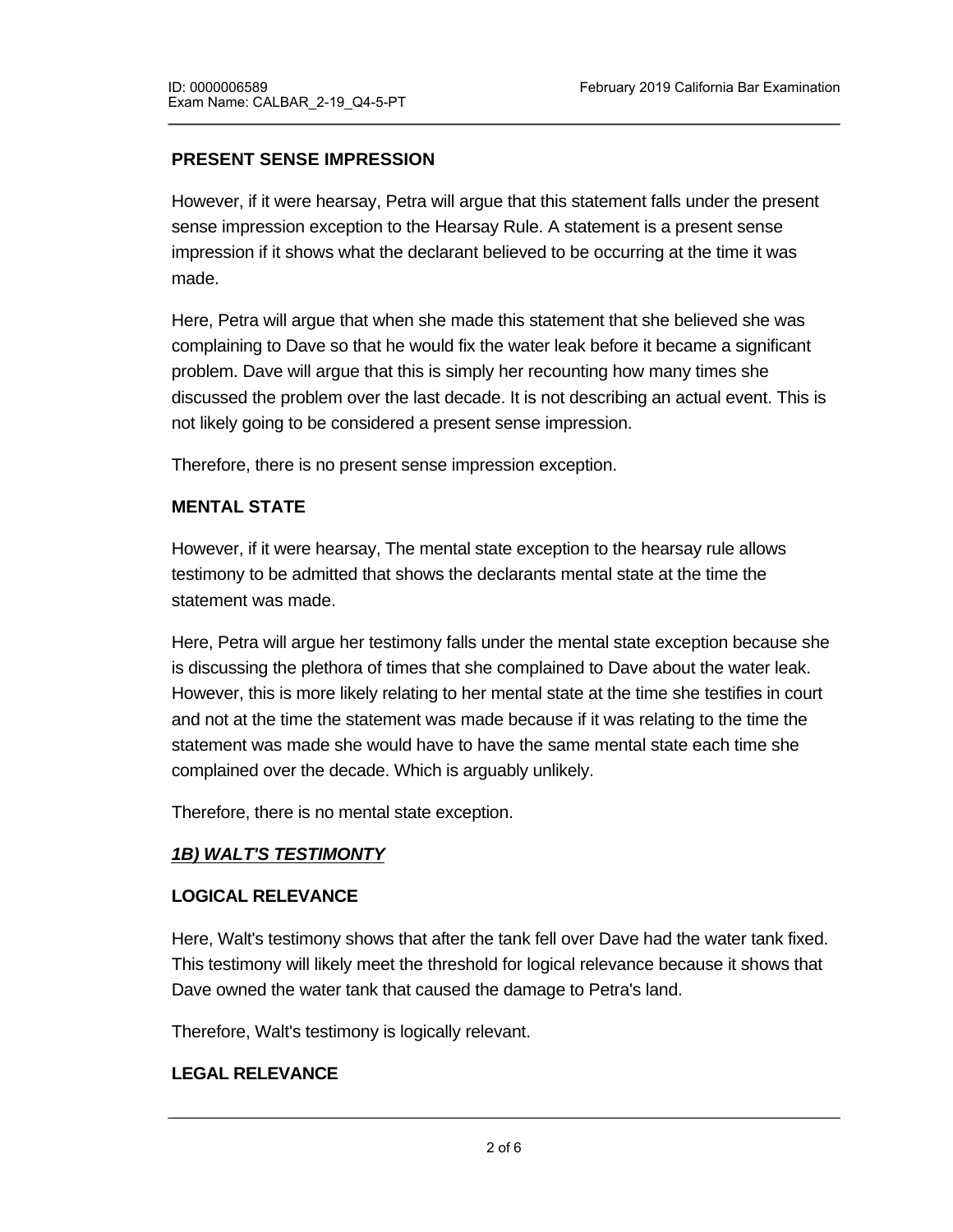Here, Walt's testimony will be considered probative because it shows that Dave owned the water tank in question which establishes Dave as a proper defendant.

Therefore, Walt's testimony is legally relevant and will be admissible.

## **SUBSEQUENT REPAIRS**

Evidence of subsequent repairs can not be used to show liability it can only be used to show ownership.

Here, Walt's testimony will be evidence of a subsequent repair because Dave had him repair the water tank after it fell over. The water tank falling over is what caused the damage to Petra's retaining wall. Petra will argue that it shows that Dave knew the water tank was leaking and problematic. However, the most a jury can use Walt's testimony for is to show that Dave had ownership of the water tank.

Therefore, Walt's testimony would be admissible for the limited purpose of showing Dave's ownership of the water tank.

### **HEARSAY**

Here, Walt's statement is not being offered for the truth of the matter. The only purpose it is admissible for is to show that Dave owned the water tank. There is nothing else that can be garnered from that testimony.

Therefore, Walt's statement is not hearsay and is admissible.

# *1C1) GWEN'S TESTIMONY REGARDING RETAINING WALL AGE*

### **LOGICAL RELEVANCE**

Here, Gwen's testimony about the retaining wall age is based on her observations as Dave's gardener. It is being offered to show that there was observable problems with the wall.

Therefore, Gwen's testimony regarding the age of the retaining wall will be logically relevant.

### **LEGAL RELEVANCE**

Here, Gwen's testimony about her observations of the wall are probative because it could lead to an alternative reason as to why the retaining wall buckled. There is nothing prejudicial about the statement.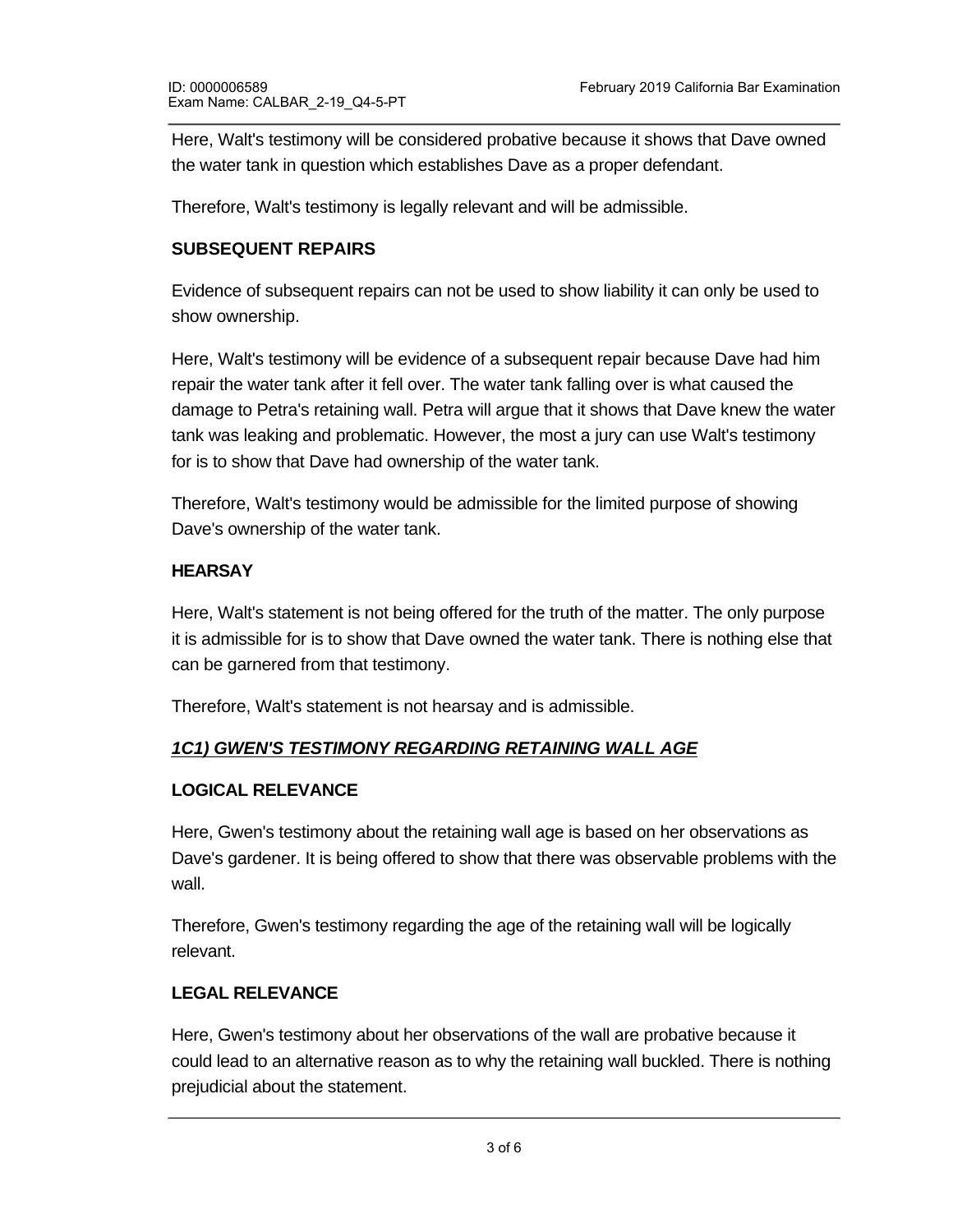Therefore, Gwen's testimony regarding the age of the retaining wall will be legally relevant and admissible.

### **IMPEACHMENT**

Impeachment occurs when a witness can offer evidence that calls into question the truth of another witnesses testimony.

Gwen's testimony will also be admitted to impeach Petra's statement that the wall was a couple of years old. Gwen will be able to testify to the statement and her observations which will contradict Petra.

## **LAY WITNESS OBSERVATIONS**

As a lay witness Gwen is qualified to speak of her observations regarding the state of the retaining wall which includes the age of the wall that was observable to her.

Therefore, Gwen's testimony is admissible relating to the retaining wall age.

## *1C2) GWEN'S TESTIMONY REGARDING RETAINING WALL CRACKS*

#### **LOGICAL RELEVANCE**

Here, Gwen's observations about the retaining wall cracks will be relevant to disprove Petra's theory that the water tank falling over is the reason the retaining wall buckled.

Therefore, Gwen's testimony about her observations is logically relevant.

#### **LEGAL RELEVANCE**

Here, Gwen's observations about the retaining wall cracks are probative because they can raise doubts as to Petra's theory of the case.

Therefore, Gwen's testimony about her observations is legally relevant.

### **LAY WITNESS OBSERVATIONS**

Here, Gwen's testimony about the retaining wall cracks are based on her personal observations of the retaining wall. Gwen can testify to her observations of the retaining wall.

Therefore, her statement is admissible as a lay witness observation.

### *1D) GWEN'S TESTIMONY ABOUT PETRA'S REPLY*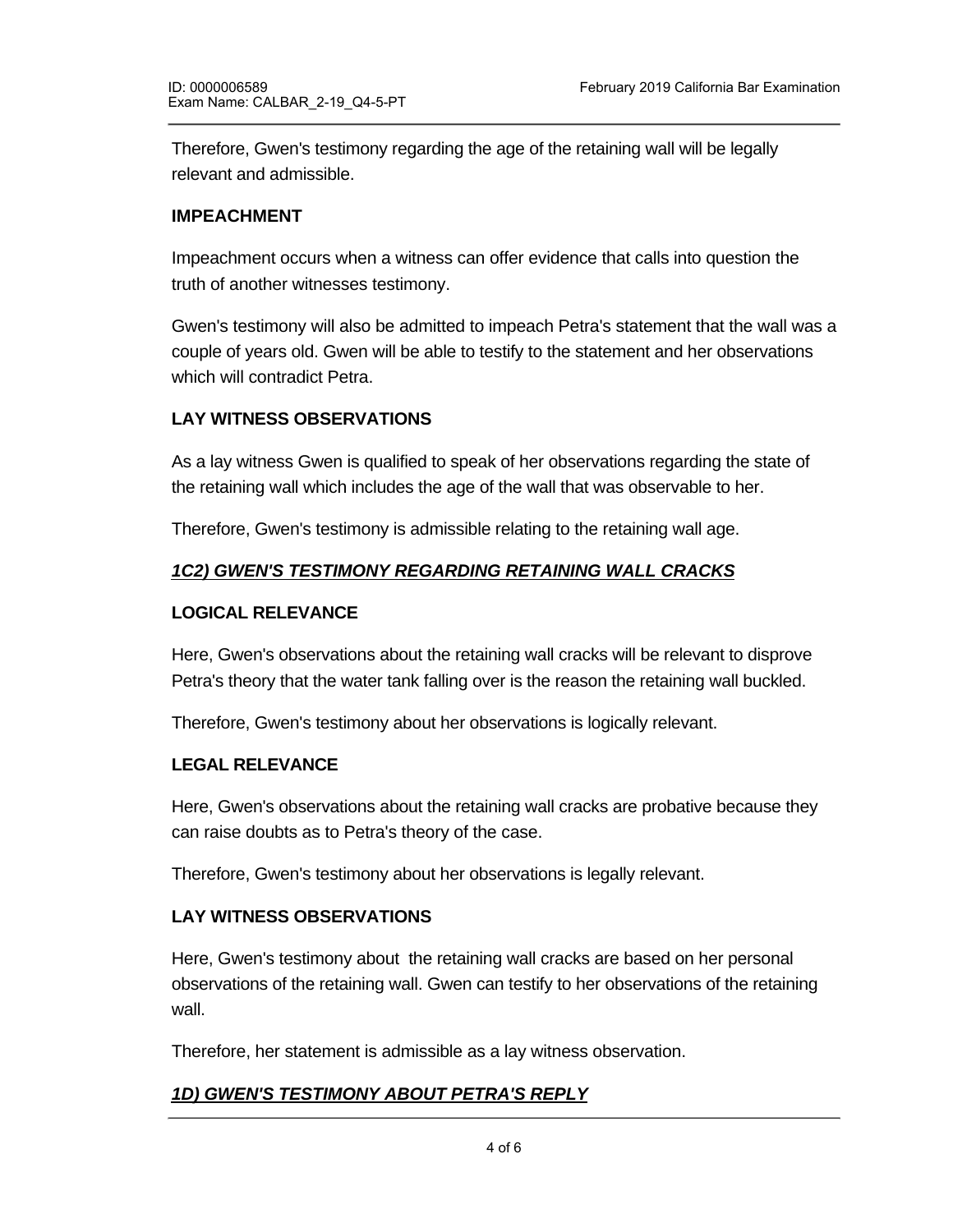# **LOGICAL RELEVANCE**

Here, Gwen's testimony that Petra said the retaining wall was at least 30 years old is relevant to disproving Petra's theory that the water tank caused the retaining wall to buckle.

Therefore, Gwen's testimony regarding the age of the retaining wall will be logically relevant.

## **LEGAL RELEVANCE**

Here, Gwen's testimony that Petra said the retaining wall was at least 30 years old is probative because it could lead to an alternative reason as to why the retaining wall buckled. There is nothing prejudicial about the statement.

Therefore, Gwen's testimony regarding the age of the retaining wall will be legally relevant and admissible.

### **HEARSAY**

Here, Gwen's statement that Petra said the retaining wall is old is hearsay because it offered to show the truth of the matter (that the retaining wall was old). It will not be admissible unless there is a hearsay exception.

# **STATEMENT OF A PARTY OPPONENT**

A statement of a party opponent is a statement made by the opposing side that is damaging to the party's case.

Here, Gwen is testifying for Dave which means that Petra would be a party opponent. This statement shows that Petra knew the retaining wall was old and needed to be replaced because of the structural cracks. This counters the statement that Petra made in her case in chief that the wall was only a couple of years old.

Therefore, this statements falls under the statement of a party opponent.

### **IMPEACHMENT**

Impeachment occurs when a witness can offer evidence that calls into question the truth of another witnesses testimony.

Gwen's testimony will also be admitted to impeach Petra's statement that the wall was a